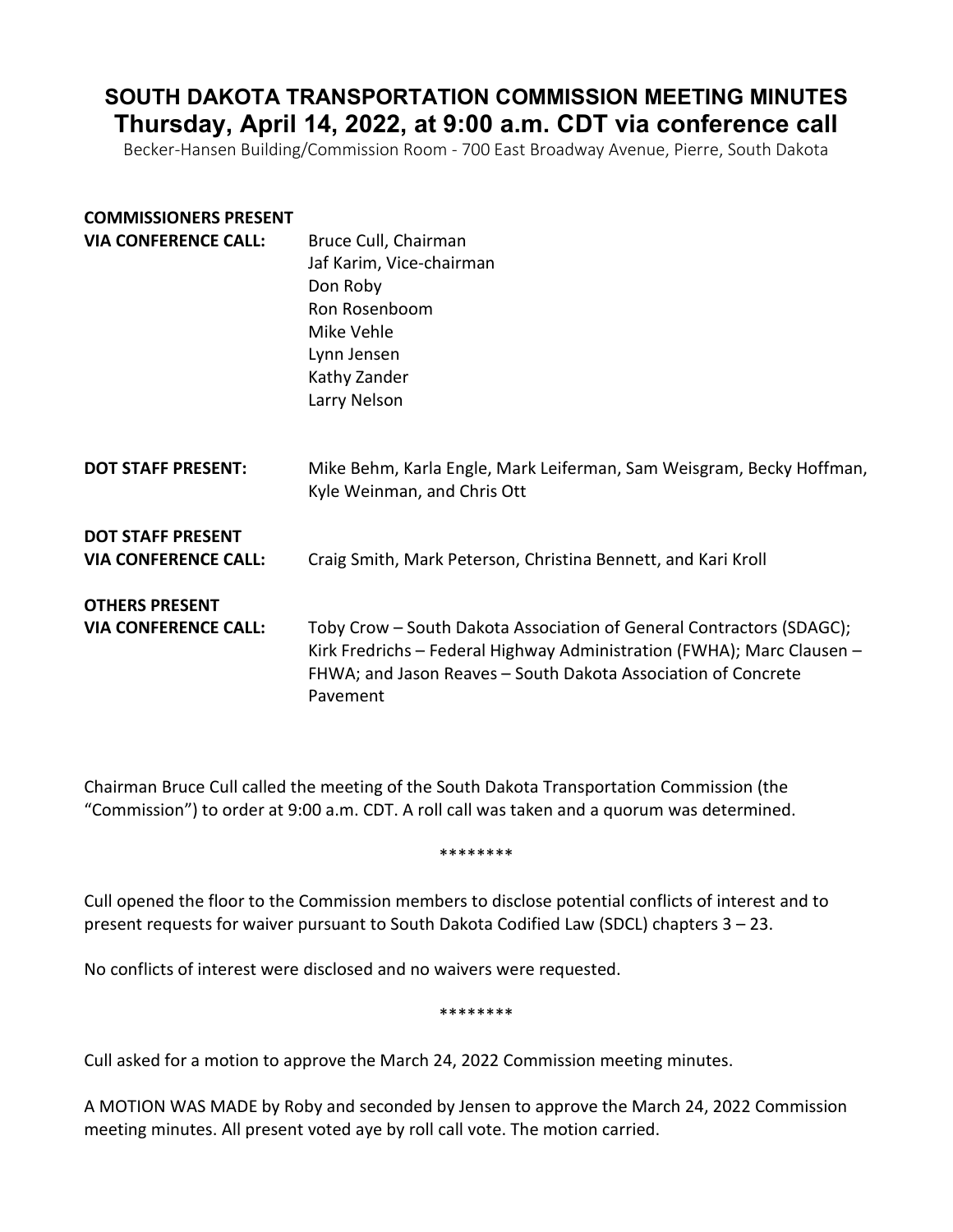\*\*\*\*\*\*\*\*

Sam Weisgram of the Office of Project Development presented the following bid letting results:

## **April 6, 2022**

| 3                            | Cold Milling Asphalt Concrete, Asphalt Concrete Resurfacing, Pipe Work, Erosion Repair<br>05UP P 0022(74)333<br>Duininck, Inc<br>SD 22 - Fm Hazel E to US81N                         | Hamlin County<br>\$3,787,947.34          |
|------------------------------|--------------------------------------------------------------------------------------------------------------------------------------------------------------------------------------|------------------------------------------|
| 4                            | Cold Milling, Asphalt Concrete Resurfacing, Pipe Work, Modify Intersection<br>069C P 0022(70)360<br>Duininck, Inc<br>SD22 - Fm I29 to SD15 in Clear Lake                             | <b>Deuel County</b><br>\$3,243,952.70    |
| 5                            | Cold Milling Asphalt Concrete, Asphalt Concrete Resurfacing, Pipe Work<br>06J6 NH 0081(110)61<br><b>Spencer Quarries Incorporated</b><br>US81 - Fm SD38 to the McCook/ Miner Co Line | <b>McCook County</b><br>\$3,276,735.13   |
| 8                            | <b>Culvert Cleaning &amp; CIPP Culvert Lining</b><br>06WD P 0013(115)<br>Subsurface, Inc.<br>SD 20 - fm US 281 to SD 37                                                              | <b>Spink County</b><br>\$177,126.90      |
| 9                            | <b>Interstate Fence</b><br>07CQ IM 0901(205)45<br>TLMV Inc DBA American Fence Company of SD<br>190 E - Fm 0.5 W of Exit 46 to Exit 64                                                | Meade, Pennington County<br>\$667,727.00 |
| <b>Rout &amp; Seal</b><br>10 | 088E P 0012(294)<br>Northwest Asphalt & Maintenance<br>Various Routes in the Watertown Area                                                                                          | Deuel, Roberts County<br>\$127,030.46    |
| 13                           | <b>Asphalt Concrete Crack Leveling</b><br>089C P 0013(161)<br>Northwest Asphalt & Maintenance<br>SD 20 - Fm SD37 to E of Crocker                                                     | Clark, Spink County<br>\$180,337.20      |

A MOTION WAS MADE by Roby and seconded by Zander to approve bids # 3, 4, 5, 8, 9, 10, and 13. All present voted aye by roll call vote. The motion carried.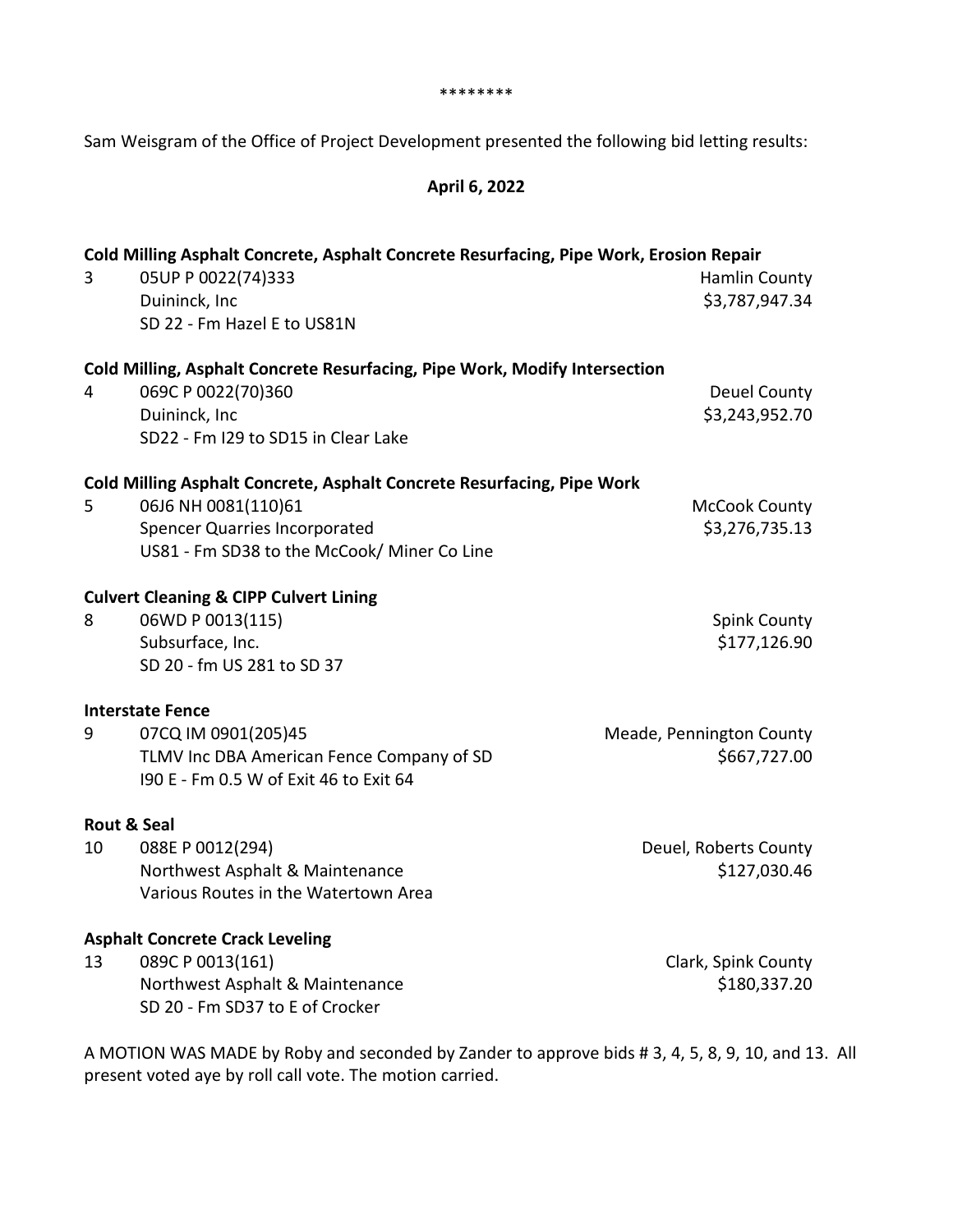## **Grading, Storm Sewer, Curb & Gutter, PCC Surfacing, ROW, Signals & Lighting**

1 06YQ, 05C6, 05C2 NH 2042(29), NH 0042(63)371, P 1358(02) Minnehaha County T&R Contracting Inc 6.20,025,525.25 Arrowhead Parkway - Fm 0.5 W of Six Mile Rd to Six Mile Rd in Sioux Falls; SD42 - Fm Six Mile Rd to Willow Run Ent in Sioux Falls; Six Mile Rd - Fm 1000' N of Arrowhead Parkway S 1500' in Sioux Falls

## **Water Main & Sanitary Sewer**

2 X05M 11064 ( ) and the state of the state of the Minnehaha County T&R Contracting Inc **the Contracting Inc.** The Contraction of the Contracting Inc. **51,769,769.69** Six Mile Rd fm Arrowhead Pkwy S 500'; Arrowhead Parkway fm 0.5 W of Six Mile Rd to Willow Run Ent in Sioux Falls

A MOTION WAS MADE by Vehle and seconded by Rosenboom to approve bids # 1 and 2. All present voted aye by roll call vote. The motion carried.

## **Guardrail Elimination, Inslope Flattening, Pipe Work**

| 06AH PH 0040(321)                          | Lawrence County |
|--------------------------------------------|-----------------|
| Oftedal Construction, Inc.                 | \$1,378,453.12  |
| Various Locations in the Rapid City Region |                 |

A MOTION WAS MADE by Jensen and seconded by Zander to approve bid # 6. All present voted aye by roll call vote. The motion carried.

### **Repair Embankment Settlement, Approach Pavement, Approach Slabs**

7 05DW P 0020(169)326 Spink County BX Civil & Construction, Inc. \$592,000.00 SD20 - Str 5.2 E of US281

A MOTION WAS MADE by Karim and seconded by Nelson to reject bid # 7. All present voted aye by roll call vote. The motion carried.

#### **Asphalt Surface Treatment**

| 11 | 088R, I6KP P 0031(52), 0009-351      | Hughes, Stanley, Sully County |
|----|--------------------------------------|-------------------------------|
|    | Jensen Rock & Sand, Inc.             | \$1,652,117.41                |
|    | Various Locations in the Pierre Area |                               |

A MOTION WAS MADE by Rosenboom and seconded by Roby to approve bid # 11. All present voted aye by roll call vote. The motion carried.